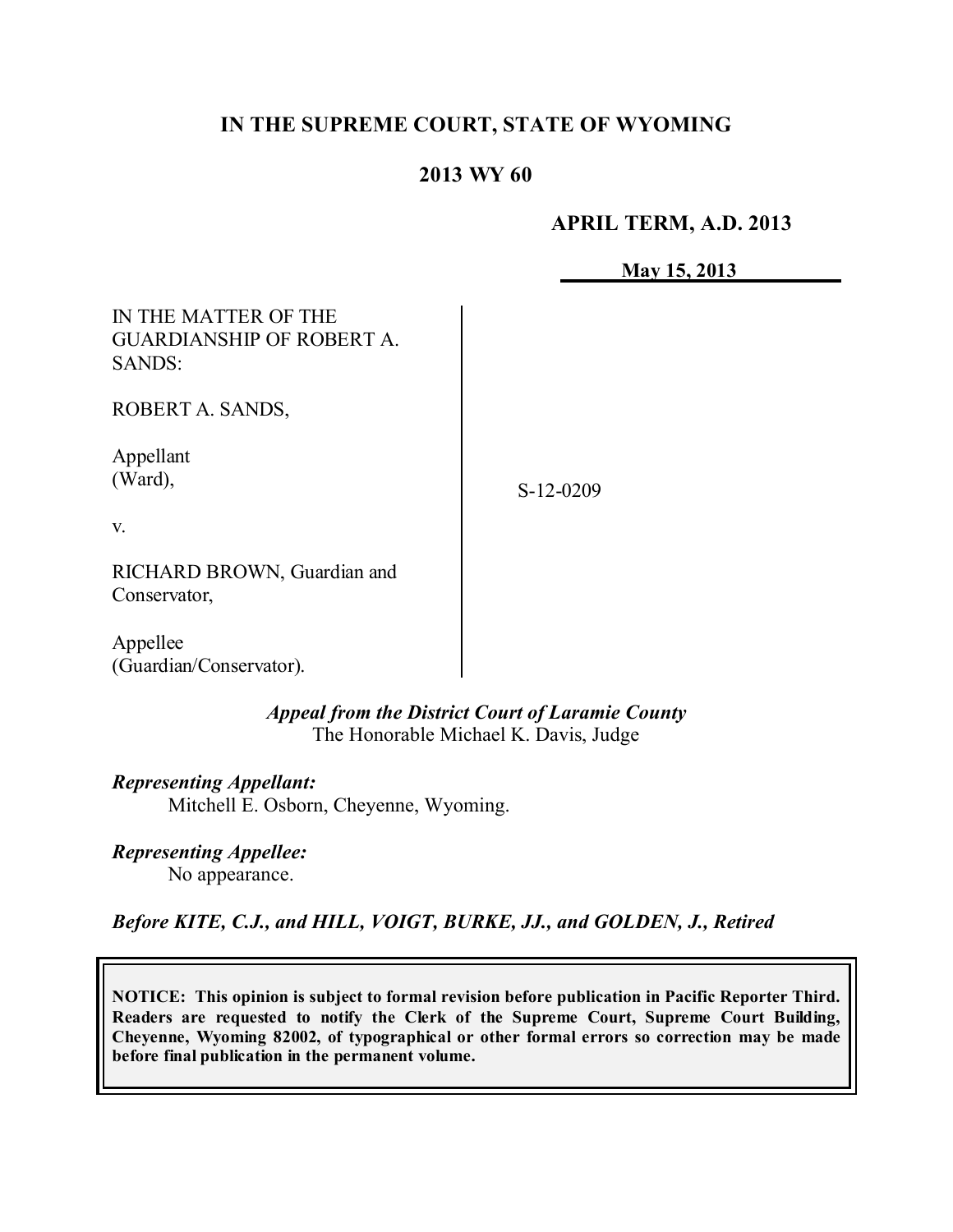#### **KITE, Chief Justice.**

[¶1] The district court entered orders appointing Richard Brown as guardian and conservator for Robert A. Sands. Mr. Sands sought to terminate the guardianship and the district court denied his petition. Six months later, however, the district court held a review hearing and terminated the guardianship. Mr. Brown filed a motion for attorney fees and costs and the district court reopened the guardianship for the purpose of deciding the motion. Before the motion was heard, Mr. Sands filed a complaint alleging that Mr. Brown had breached his duties. After a hearing, the district court entered an order ruling in favor of Mr. Brown on Mr. Sands' complaint and awarding Mr. Brown and his attorney fees and costs. Mr. Sands appeals claiming the district court erred when it denied his petition to terminate the guardianship, reopened the guardianship for the purpose of awarding fees and costs and dismissed his complaint. We affirm.

#### **ISSUES**

[¶2] We rephrase the issues Mr. Sands presents as follows:

1. Whether the district court properly continued the guardianship and conservatorship of Mr. Sands over his objection and the objections of his family members.

2. Whether the evidence supports the district court's holding that Mr. Brown substantially complied with the guardianship and conservatorship statutes and did not breach his fiduciary duties. $<sup>1</sup>$ </sup>

3. Whether the district court properly ruled on the matters asserted in Mr. Sands' complaint at the final hearing on Mr. Brown's petition for fees and costs.

Mr. Brown did not file a brief in this Court.

 $\overline{a}$ 

# **FACTS**

<sup>&</sup>lt;sup>1</sup> In his brief, Mr. Sands states in his second issue that the district court erred when in November of 2011 it rescinded an earlier order terminating the guardianship. He contends the rescission exposed him to additional expense beyond what Mr. Brown had already unjustifiably paid himself and his family for unnecessary improvements to his property. Mr. Sands cites no authority and presents no argument supporting his claim that the district court erred in rescinding its earlier order. We, therefore, decline to address the issue. *See Fix v. South Wilderness Ranch Homeowners Ass'n*, 2012 WY 96, ¶ 15, 280 P.3d 527, 531-32 (Wyo. 2012) (we do not consider issues not supported by citation to pertinent authority or cogent argument). Instead, we address the real focus of Mr. Sands' second argument—whether the district court erred in holding that Mr. Brown substantially complied with the statutory requirements and did not violate his fiduciary duties.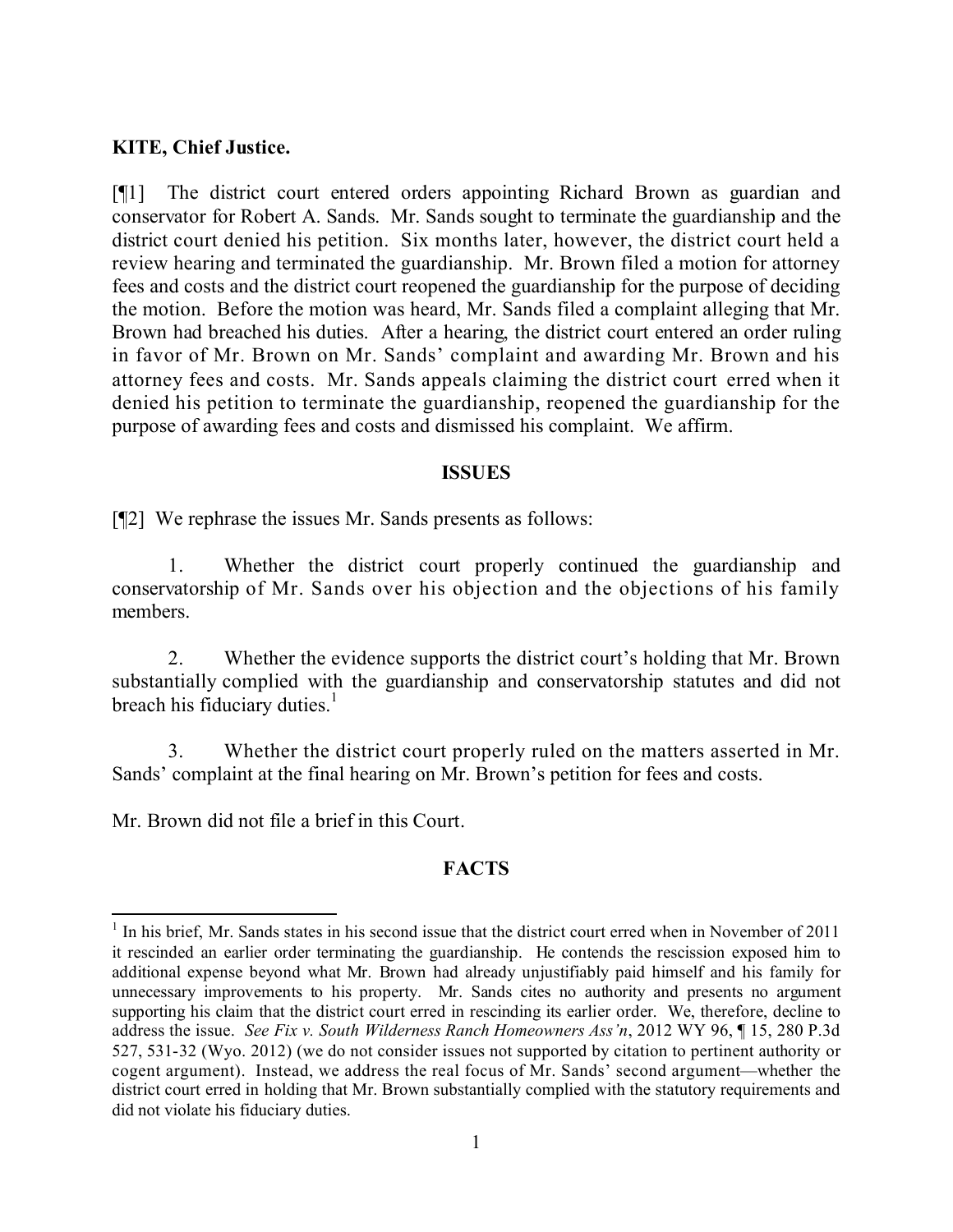[¶3] In July of 2010, the director of the Wyoming Guardianship Corporation<sup>2</sup> filed a petition for emergency appointment of a temporary guardian for Mr. Sands. She advised the district court that Mr. Sands, who was then seventy years old, suffered from dementia and other medical problems and was unable to care for himself. The district court entered an order appointing her as emergency temporary guardian and set a hearing to determine whether a guardianship was in fact needed.

[¶4] After the hearing, the district court held that a guardianship was necessary and appointed the emergency temporary guardian as permanent guardian. She declined the appointment so the district court entered an amended order appointing Mr. Brown, a long time friend of Mr. Sands, as guardian. After learning more about Mr. Sands' assets, Mr. Brown filed a motion to amend the order establishing the permanent guardianship to also appoint him as conservator for Mr. Sands. The district court entered an amended order consistent with Mr. Brown's motion.

[¶5] At about the same time, Mr. Sands filed a verified affidavit requesting termination of the guardianship. He alleged that he was in the hospital when the guardianship was ordered and had not been informed of the guardianship proceedings until after Mr. Brown's appointment. He also alleged that Mr. Brown had taken property belonging to him. Additionally, he filed a "Petition for Due Process" asserting that he was not given notice or an opportunity to respond or be heard prior to the appointment of a guardian. He asked the district court to dismiss the guardianship proceeding and require Mr. Brown to provide an accounting or, alternatively, for an evidentiary hearing to determine whether a guardianship was in fact appropriate and was being properly administered.

[¶6] Mr. Brown filed a response asserting that at the time the guardianship petition was filed Mr. Sands was in the hospital and was unable to care for himself or comprehend his situation. Mr. Brown stated that Mr. Sands was personally served with the guardianship petition with the assistance of a hospital social worker. Mr. Brown requested the guardianship and conservatorship be left in place until six months had expired. The district court set an evidentiary hearing to determine whether the guardianship should be terminated.

[¶7] After a day and a half of testimony, the district court entered an order finding that Mr. Sands was unable to care for himself or his property without assistance and the guardianship and conservatorship should continue. The court also found, however, that Mr. Sands should be given the opportunity to regain autonomy to the extent possible.

<sup>&</sup>lt;sup>2</sup> According to the Wyoming Guardianship Corporation (WGC) website, WGC is a  $501(c)(3)$  organization that has been active since June 1997. It is governed by a board of directors and provides staff to serve as guardians, conservators or substitute decision makers for incapacitated persons when no other appropriate person is willing or able to serve.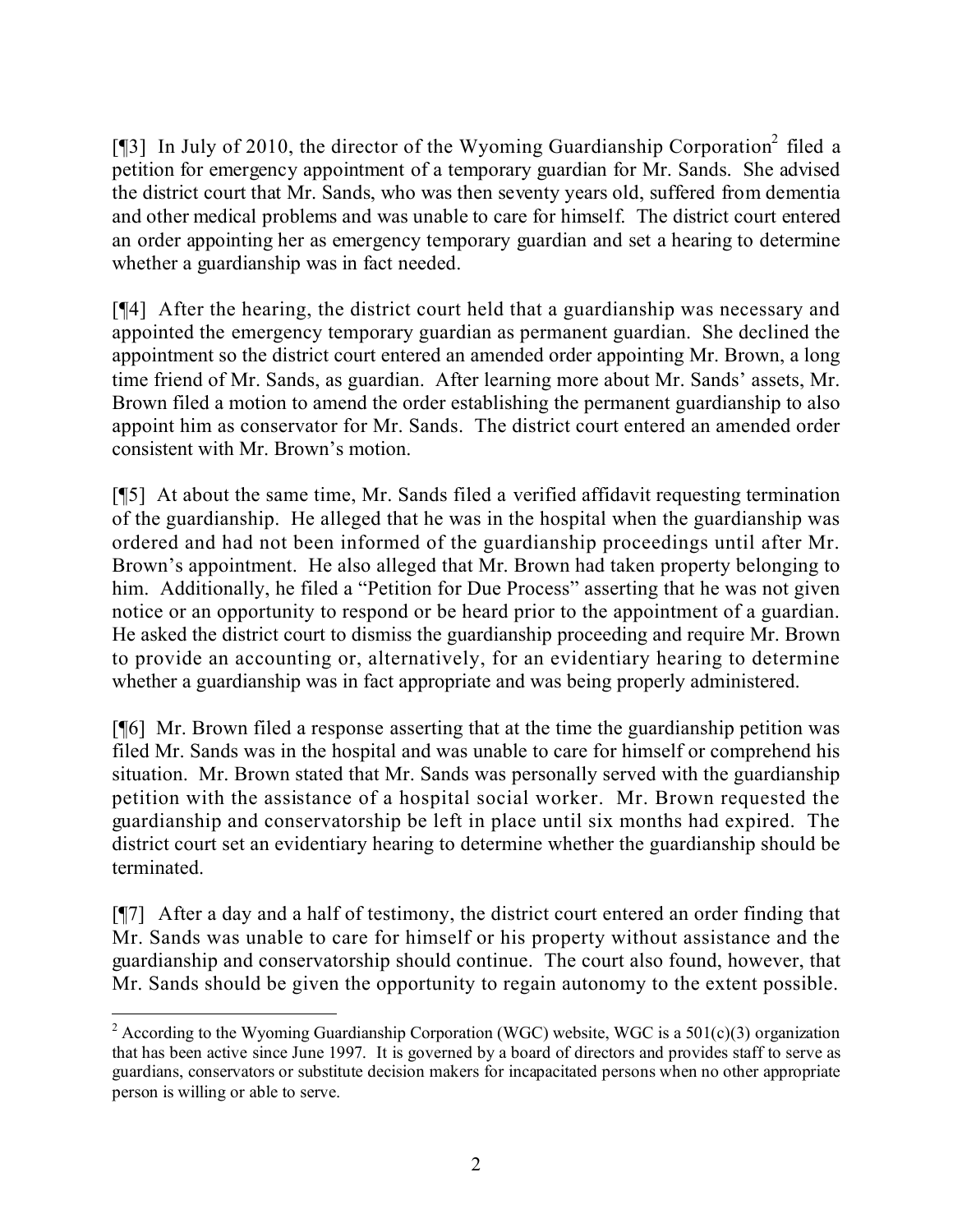To that end, the court reduced Mr. Brown's role to that of standby guardian, meaning that while his court appointed powers would remain in place he would not be actively involved with Mr. Sands unless necessary to protect him or his property and only after consultation with Mr. Sands' support team. If Mr. Sands proved able to make safe and appropriate decisions for himself, the district court ordered the guardianship would automatically expire in one year.

[¶8] Five months later, Mr. Sands filed a motion requesting a review hearing and an order terminating the guardianship and conservatorship. The district court held a hearing and entered an order finding there was no longer a need for the guardianship or conservatorship, terminating them and directing Mr. Brown to make a final accounting within thirty days. Mr. Brown complied and after reviewing his submission the district court discharged him from his duties. Mr. Brown then filed a motion for fees and costs. The district court determined, however, pursuant to Wyo. Stat. Ann. § 3-3-1003 and § 3-  $3-1103$  (LexisNexis  $2011$ )<sup>3</sup> that the guardianship and conservatorship should not have been terminated before an accounting and determination of fees and costs. The court set aside its previous order terminating Mr. Brown's appointment and scheduled a hearing for consideration of a final accounting and fees and costs.

[ $[$ [9] Prior to the hearing, Mr. Sands filed his complaint against Mr. Brown pursuant to  $\delta$  $3-1-111$  (LexisNexis 2011).<sup>4</sup> He alleged that property belonging to him had gone missing

#### $\overline{a}$ 3 **§ 3-3-1003. Court costs of conservatorship.**

The ward or his estate shall be charged with the court costs of a conservatorship for a ward, including the reasonable fees of the conservator and the attorney for the conservator.

#### **§ 3-3-1103. Accounting to ward; notice of hearing.**

Upon termination of a conservatorship, the conservator shall pay the costs of administration and render a full and complete accounting to the ward or his personal representative and to the court. Notice of hearing on the final report of a conservator shall be served on the ward or his personal representative unless notice is waived. Notice shall be served at the time and in the manner prescribed by the court.

#### 4 **§ 3-1-111. Complaint against guardian or conservator.**

(a) Any person having reason to believe that a guardian or conservator is not properly discharging his duties shall report the allegations and relevant supporting facts in a verified writing to the clerk of the district court that established the guardianship or conservatorship.

(b) The clerk shall immediately send a copy of the complaint report to the guardian or conservator in the manner provided for service of process under Rule 4(l)(2) of the Wyoming Rules of Civil Procedure.

(c) The guardian or conservator shall have twenty (20) days in which to respond to the complaint report.

(d) Upon receipt of the guardian's or conservator's response, or at the expiration of the twenty (20) day response time, whichever occurs earlier, the court shall either dismiss the complaint or set the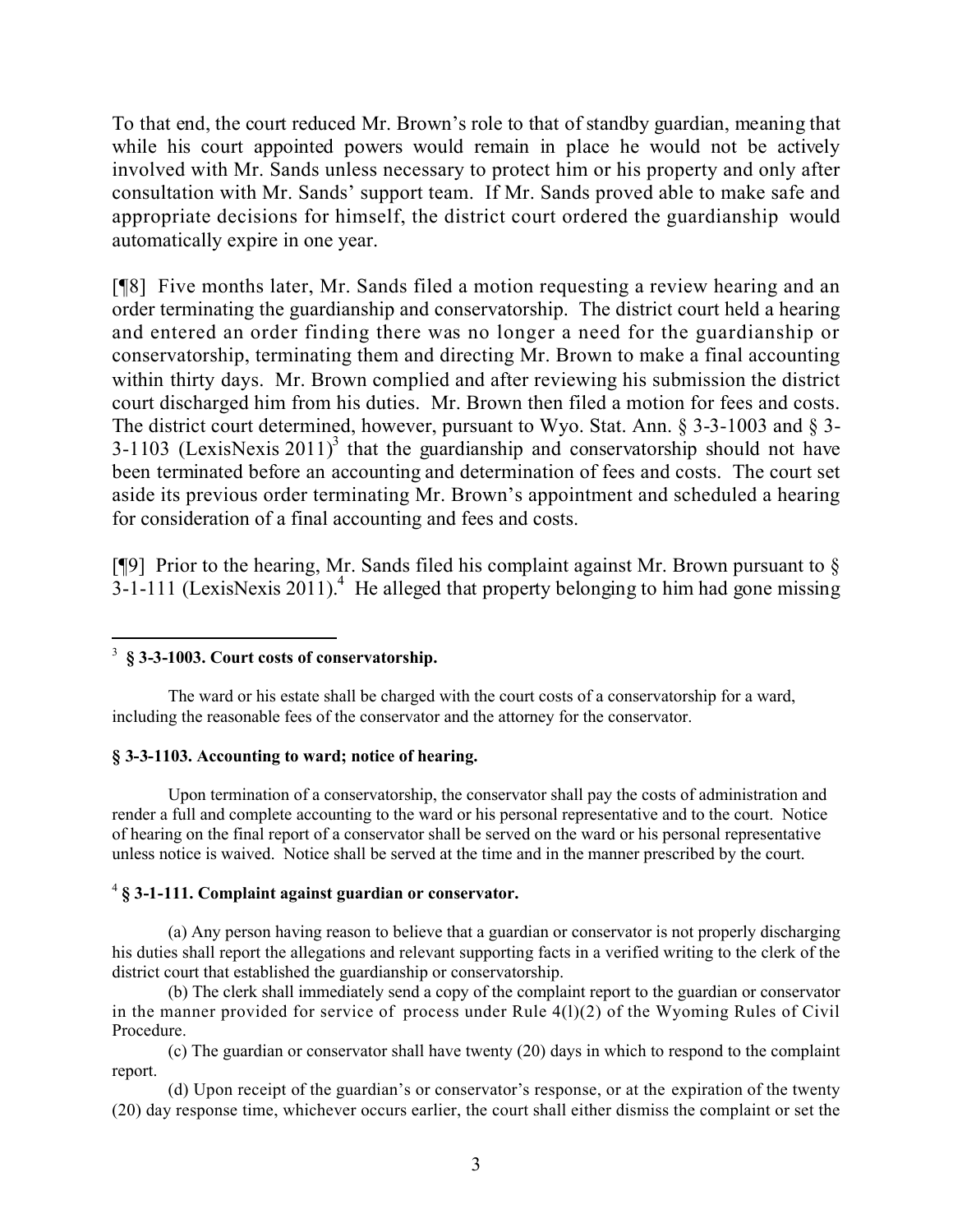since Mr. Brown's appointment. He attached a five and a half page list of items that he claimed were missing.

[¶10] The district court convened a hearing for consideration of the final accounting, conservator/guardian's fees, attorney fees and Mr. Sands' complaint. Mr. Brown, Mr. Sands and their attorneys were present. The district court heard testimony and received evidence and subsequently entered an order. The district court found that Mr. Brown had substantially complied with the spirit and intent of the inventory, accounting and reporting requirements and had not violated his fiduciary duties. The district court awarded Mr. Brown conservator/guardian fees and attorney fees in the amounts requested, \$5,340.00 and \$7,426.50 respectively. The court also ordered Mr. Brown to make Mr. Sands' piano (the one piece of property the court determined was still in Mr. Brown's possession) available to Mr. Sands for pick up at a specified time. Mr. Sands filed a notice of appeal to this Court.

# **STANDARD OF REVIEW**

[¶11] In reviewing Mr. Sands' claim that the district court erred in continuing the guardianship, we presume the district court's findings of fact are correct and will not set them aside unless they are inconsistent with the evidence, clearly erroneous or contrary to the great weight of the evidence. *DJM v. DM (In re SRB-M),* 2009 WY 22, ¶ 8, 201 P.3d 1115, 1117 (Wyo. 2009). The same standard applies to Mr. Sands' claim that the district court's finding that Mr. Brown did not violate his fiduciary duties was clearly erroneous.

[¶12] Addressing Mr. Sands' final claim that the district court acted improperly in dismissing his complaint after a hearing that he contends was convened for the purpose of deciding only Mr. Brown's motion for fees, we conclude the claim is waived. While the question of waiver is often one of fact, when the facts and circumstances relating to the subject are admitted or clearly established, waiver becomes a question of law which we consider *de novo*. *Verheydt v. Verheydt*, 2013 WY 25, ¶ 21, 295 P.3d 1245, 1250 (Wyo. 2013).

# **DISCUSSION**

matter for hearing. The court may dismiss the complaint if the complaint report and response show there is no basis for the allegations that the guardian or conservator is not properly discharging his duties.

<sup>(</sup>e) Notice of the hearing shall be sent to the complainant, the guardian or conservator and, when ordered by the court, the ward.

<sup>(</sup>f) At the conclusion of the hearing, or after determining there is no basis for the allegations and no need for a hearing, the court shall issue findings and enter an appropriate order.

<sup>(</sup>g) The court may, within its discretion, assess court costs and impose attorneys fees against any party in an action instituted under this section.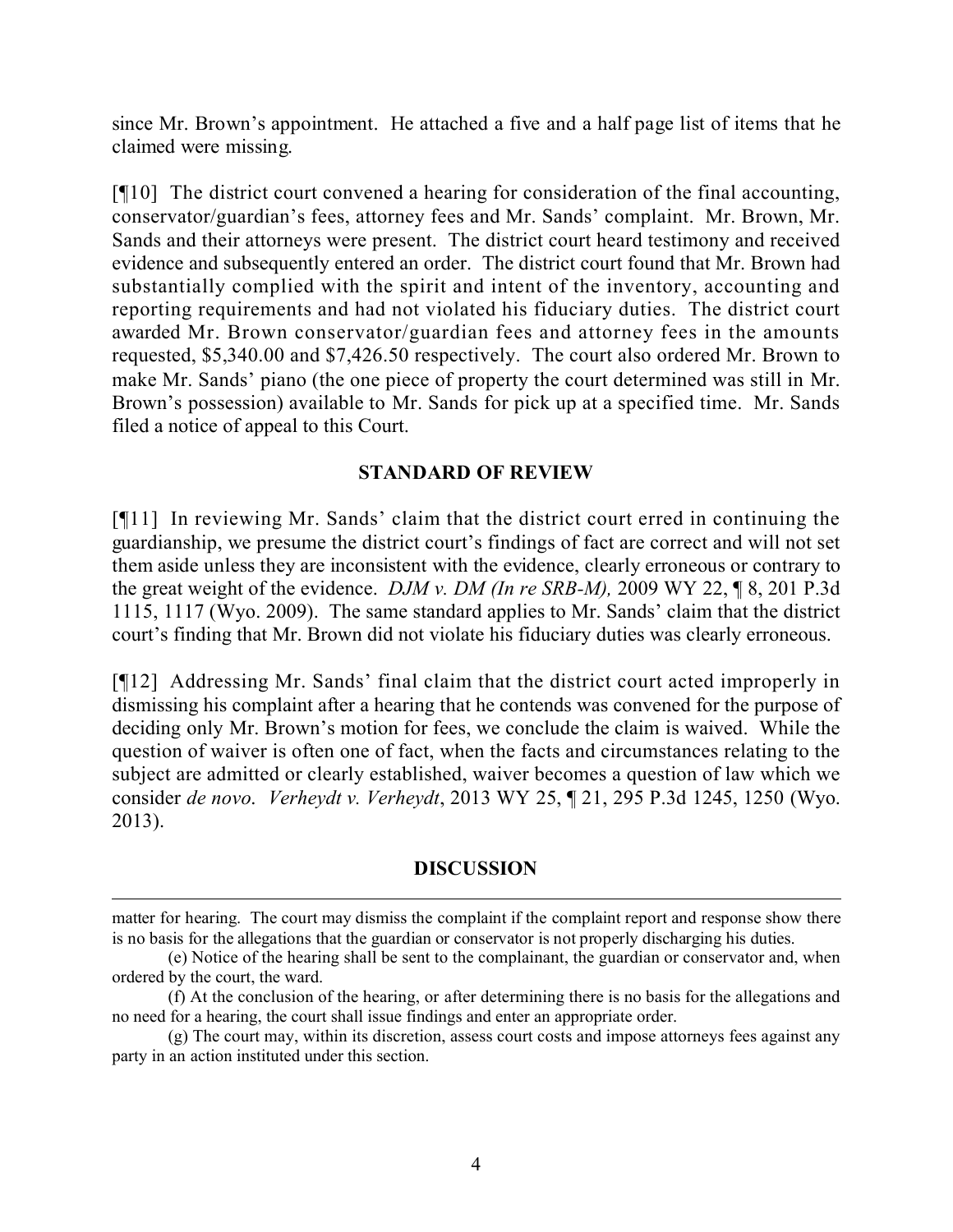# *1. Order Continuing Guardianship*

[¶13] The district court entered the order establishing the guardianship in July of 2010. Four months later, in November, Mr. Sands filed an affidavit seeking termination of the guardianship on the grounds that he had not been served with the guardianship documents and the guardian was appointed without his knowledge; he had the financial means to pay for a guardian ad litem and an attorney and wanted to confront the evidence; and the guardian had taken assets belonging to him, including cash, real property, vehicles, guns, and diamonds. In January of 2011, the district court heard the testimony of witnesses over the course of three afternoons and ruled from the bench that the guardianship and conservatorship should continue, although with less direct contact between Mr. Sands and Mr. Brown.

[¶14] Mr. Sands contends the district court findings were clearly erroneous. He concedes that he was having health problems in July and August of 2010 when the guardianship was set up but claims his condition had greatly improved by the time of the January 2011 hearing, making continuation of the guardianship unnecessary. He asserts that rather than showing the guardianship should continue, the evidence presented at the hearing showed it was causing great concern and anxiety for him. He contends the district court's finding that it should continue was not only clearly erroneous but cruel.

[¶15] The guardianship statutes provide in pertinent part as follows:

# **§ 3-2-101. Petition for appointment of guardian.**

(a) Any person may file with the clerk a petition for the appointment of a guardian. The petition shall state:

(i) The name, age and address of the proposed ward;

(ii) The status of the proposed ward as a minor, an incompetent person or a mentally incompetent person and the reasons for the petition;

(iii) The name and address of the proposed guardian, and his qualification as a fit and proper person to serve as guardian;

(iv) The residence of the proposed ward in the county or his presence in the county;

(v) The facts to show that the best interest of the proposed ward requires the appointment of a guardian in this state;

(vi) The name and address of the person or facility having the care, custody or control of the proposed ward; and (vii) The interests of the petitioner.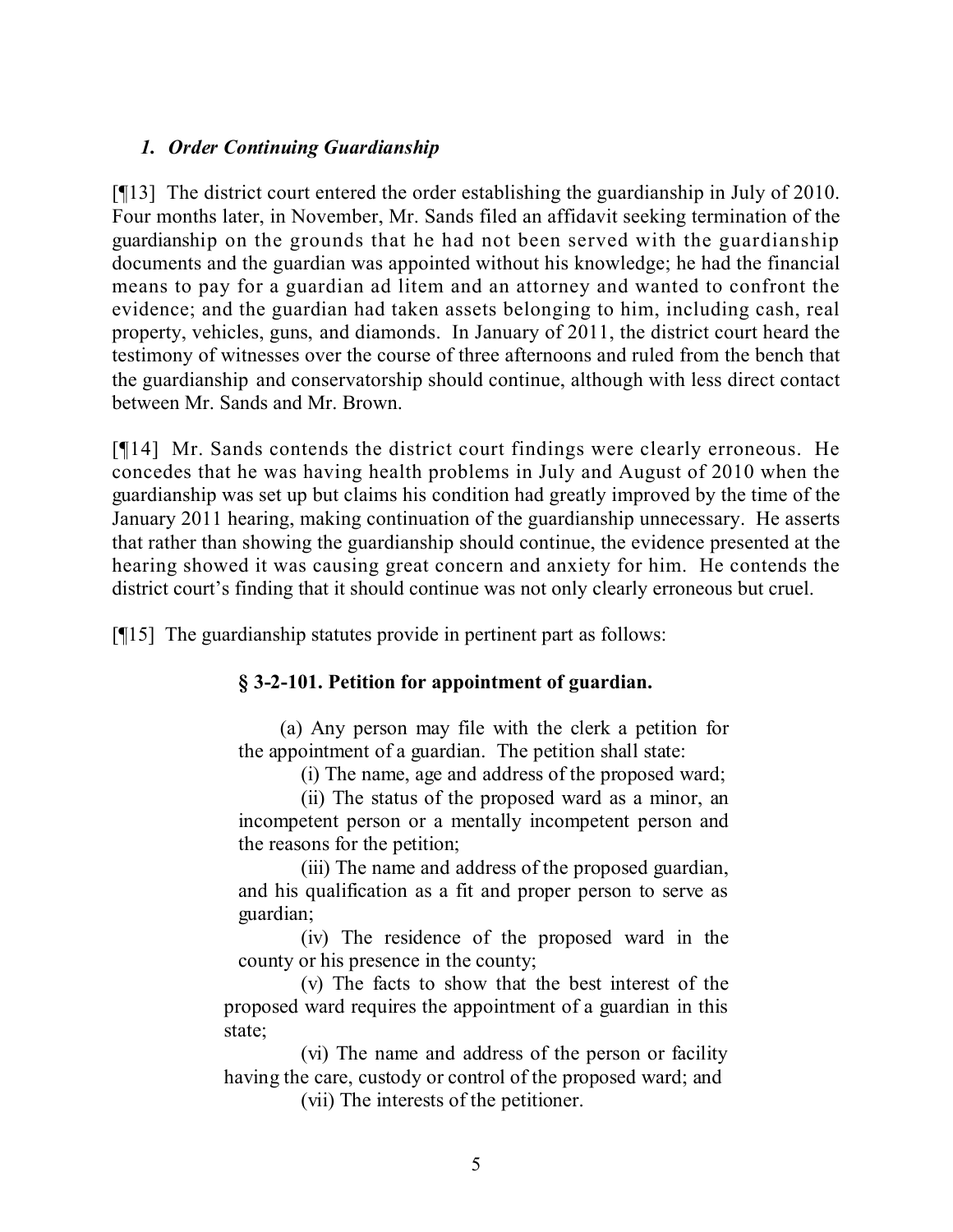#### **§ 3-2-104. Appointment of guardian.**

(a) The court may appoint a guardian if the allegations of the petition as to the status of the proposed ward and the necessity for the appointment of a guardian are proved by a preponderance of the evidence.

(b) The order appointing a guardian shall state the findings of the court, including:

(i) The reasons why the ward is in need of a guardian;

(ii) The appointment of the guardian;

(iii) The duration of the appointment for a specified term or permanent, subject to W.S. 3-3-1101;

(iv) The limited or plenary duties of the guardian.

[¶16] The conservatorship statutes provide in relevant part as follows:

#### **§ 3-3-101. Petition for involuntary appointment of conservator.**

(a) Any person may file with the clerk a petition for the involuntary appointment of a conservator. The petition appointment shall state:

(i) The name, age and address of the proposed ward;

(ii) The status of the proposed ward as a minor, incompetent person or a mentally incompetent person and the reasons for the petition;

(iii) The name and address of the proposed conservator, and his qualification to serve as conservator;

(iv) The name and address of the person or institution having the care, custody or control of the proposed ward<sup>.</sup>

(v) The fact that the residence of the proposed ward is in the county, or is a nonresident, or that his residence is unknown;

(vi) The fact that the best interest of the proposed ward requires the appointment of a conservator in Wyoming;

(vii) The estimated current value of the real estate, the estimated value of the personal property and the estimated gross annual income of the estate;

(viii) Any money payable or to become payable to the proposed ward from any source; and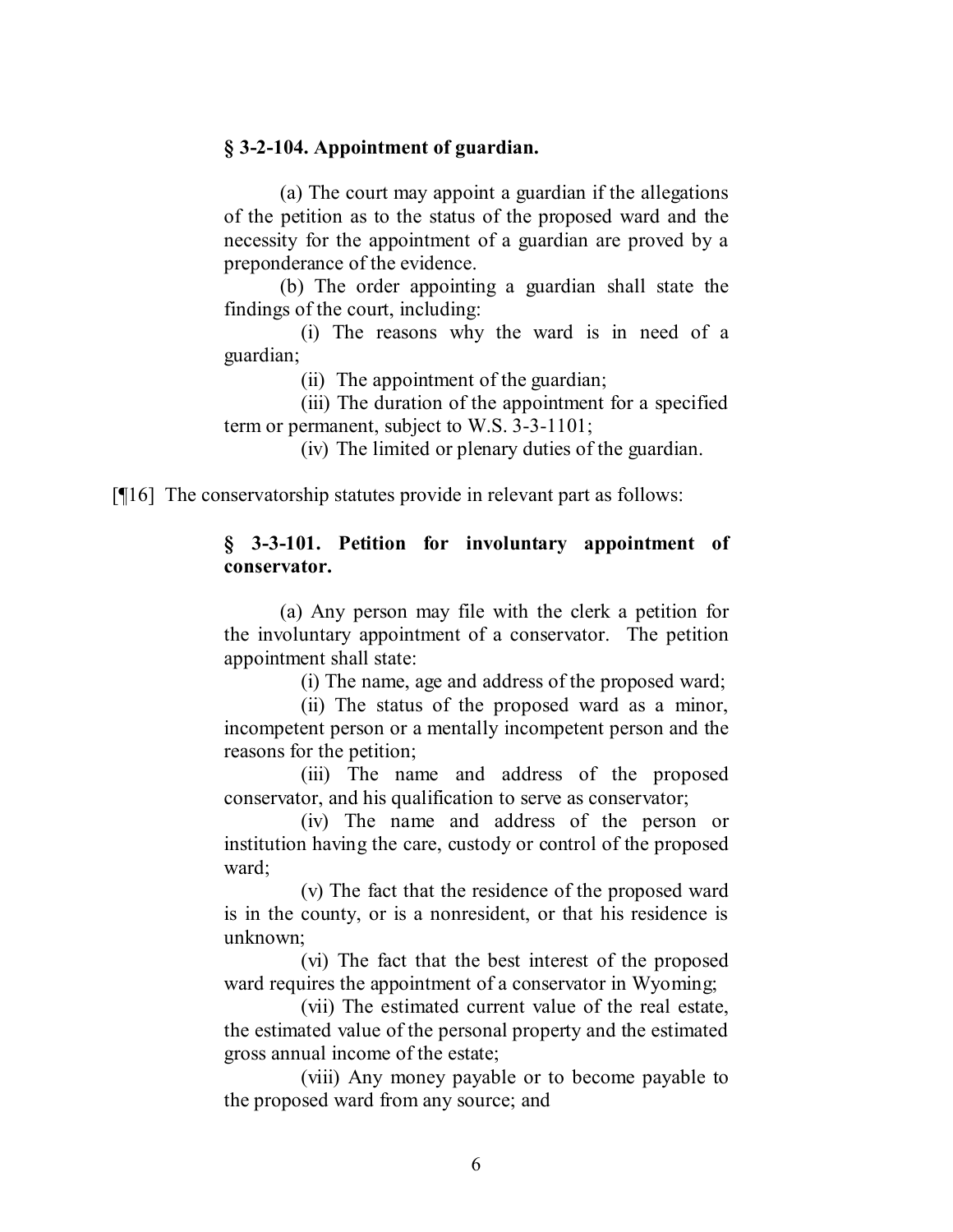(x) The interests of the petitioner.

#### **§ 3-3-104. Appointment of conservator.**

(a) The court may appoint a conservator if the allegations of the petition as to the status of the proposed ward and the necessity for the appointment of a conservator are proved by a preponderance of the evidence.

(b) The order appointing a conservator shall state the findings of the court, including:

(i) Reasons why the ward is in need of a conservator;

(ii) Appointment of the conservator;

(iii) The duration of the appointment for a specified term or permanent, subject to W.S. 3-3-1101;

(iv) The limited or plenary duties of the conservator.

[¶17] After hearing the evidence, the district court found that Mr. Sands "was living under horrifying conditions in a house filled with hoarded articles and trash." His home had been without running water since 2006 and had no toilet or shower facilities. The kitchen was piled with trash and debris, making it unusable; Mr. Sands cooked on the front porch. The heating system did not work so Mr. Sands heated the home with space heaters. The electrical system was defective and dangerous. Mr. Sands had eighty loaded firearms, including semi-automatic weapons, some with rounds in the chamber, scattered around the house among the trash and other items. His bed was piled with debris, leaving only a small corner for him to sleep on. Although he owned a number of vehicles, his daily transportation was a moving van that was filled with trash and debris. He stopped paying for garbage collection because he thought the \$15 per month charge was too expensive, but continued to pay \$200 per month for a telephone at a business that had not operated since 2006. He chose to shut off the water in his home rather than pay to have a sewer leak fixed. The sewer leak contaminated debris in the basement and was never cleaned up. Like the home, a warehouse and airplane hangar Mr. Sands rented, as well as recreational vehicles and trucks parked on his property, were filled with hoarded articles and trash. He had fifty-seven scavenged computer hard drives in his house. Police reports indicated Mr. Sands had threatened Mr. Brown and others and had been banned from a bank because of his behavior. Mr. Sands had not filed a tax return since 2003. After Mr. Sands transferred \$91,000 in investment funds from one account to another, the IRS treated it as income and seized the entire amount. Mr. Sands contacted an accountant; however, he did nothing further to remedy the alleged error. One physician testified Mr. Sands suffered from dementia. Another testified Mr. Sands suffered from Asperger's syndrome which is a form of autism.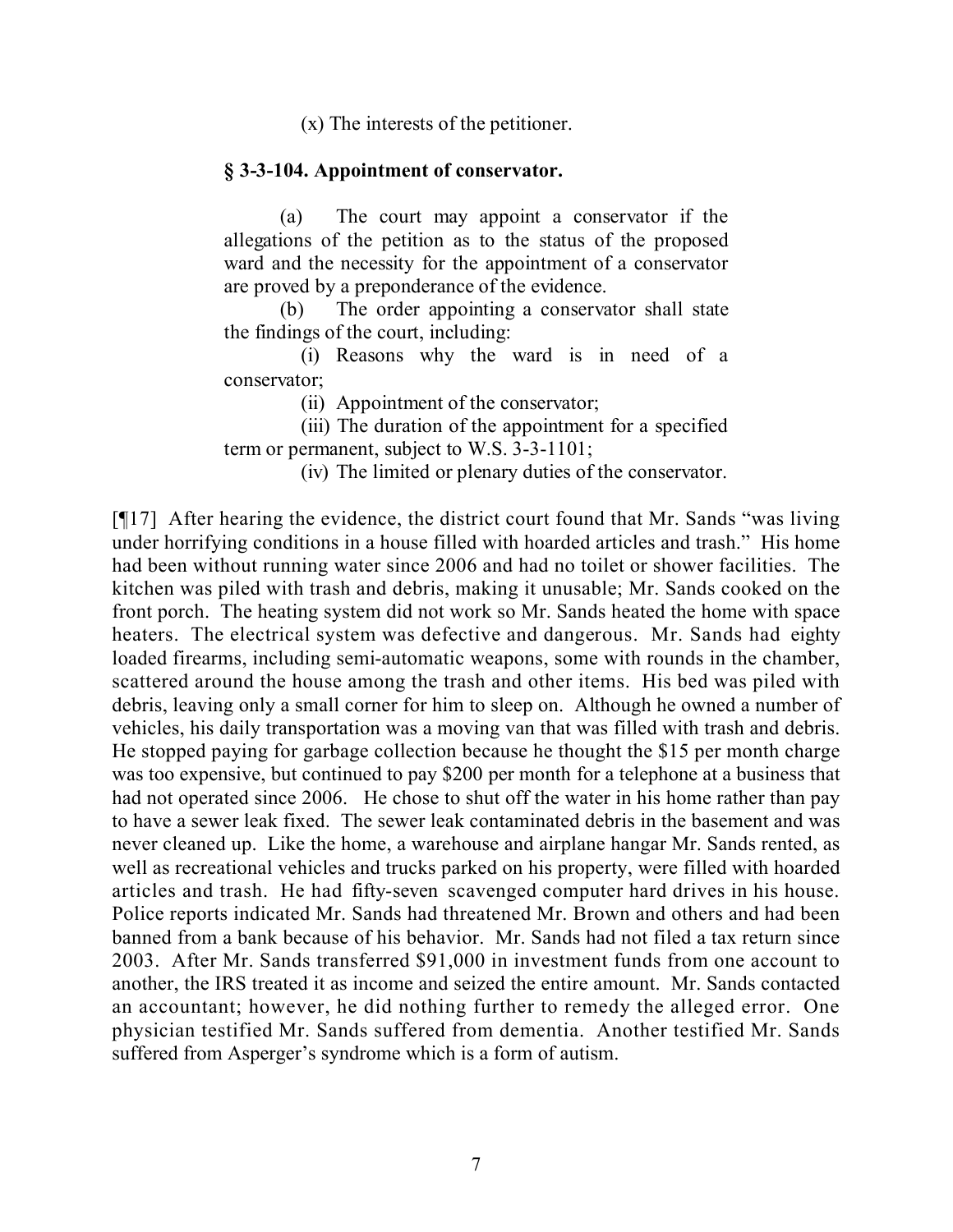[¶18] From the evidence presented, the district court concluded Mr. Sands was unable to properly manage and care for himself and his property as a result of mental illness or deficiency and a guardian was necessary both at the time Mr. Brown was appointed and at the time of the hearing in January 2011. Having reviewed the hearing transcript and the evidence, including a video tape showing the condition of Mr. Sands' home, we do not find the district court's findings or conclusions to be clearly erroneous. To the contrary, they are well supported by the evidence presented.

[¶19] In addition to the district court's findings, evidence showed that Mr. Sands was admitted to the hospital in July of 2010 for a possible overdose of medications. A psychiatrist, Dr. Tom Kirk, was asked to examine him because of concerns by other medical professionals about his decision making capacity. Based upon his evaluation, Dr. Kirk recommended that if Mr. Sands wished to be released from the hospital, there needed to be someone to keep an eye on him and the Wyoming Department of Family Services Adult Protection should be involved. Dr. Kirk also recommended the appointment of a power of attorney or someone to oversee Mr. Sands' decision making.

[¶20] Dr. Kirk testified that he saw Mr. Sands again in November of 2010 in the emergency room where he had been placed on a mental health hold after being detained by police for making threats against others. Dr. Kirk examined Mr. Sands and concluded he was a potential danger to others. Mr. Sands was diagnosed with a form of dementia that significantly impairs his cognitive functioning and decision making ability. Dr. Kirk testified that he would not have released Mr. Sands from the hospital had the guardianship not been in place. He also testified that in his opinion Mr. Sands needed a guardian's assistance with major decision making and that would not change because his condition would not improve.

[¶21] Mr. Brown testified that the house was crammed with garbage and debris. The front door would not open all the way and it was difficult to walk through the rooms they were so filled with stuff. There was a path leading to the bedroom which was covered with orange juice cartons two feet deep, causing Mr. Brown's head to hit the ceiling as he made his way. The bathroom and kitchen were unusable because they were crammed with debris and did not have running water. Mr. Sands had painted the windows shut so no air could get into the house. Extension cords ran all through the house over and under the debris.

[¶22] After obtaining a bid of \$10,000 to have the house cleaned out Mr. Brown paid himself and his sons \$7,000 from Mr. Sands' funds to clean it themselves. Mr. Brown testified that it took seven weeks to clean the house and they filled three 30-yard dumpsters with trash and one and a half 15-yard dumpsters with electronic equipment. It took two and a half hours to unload all of the guns they found in the home.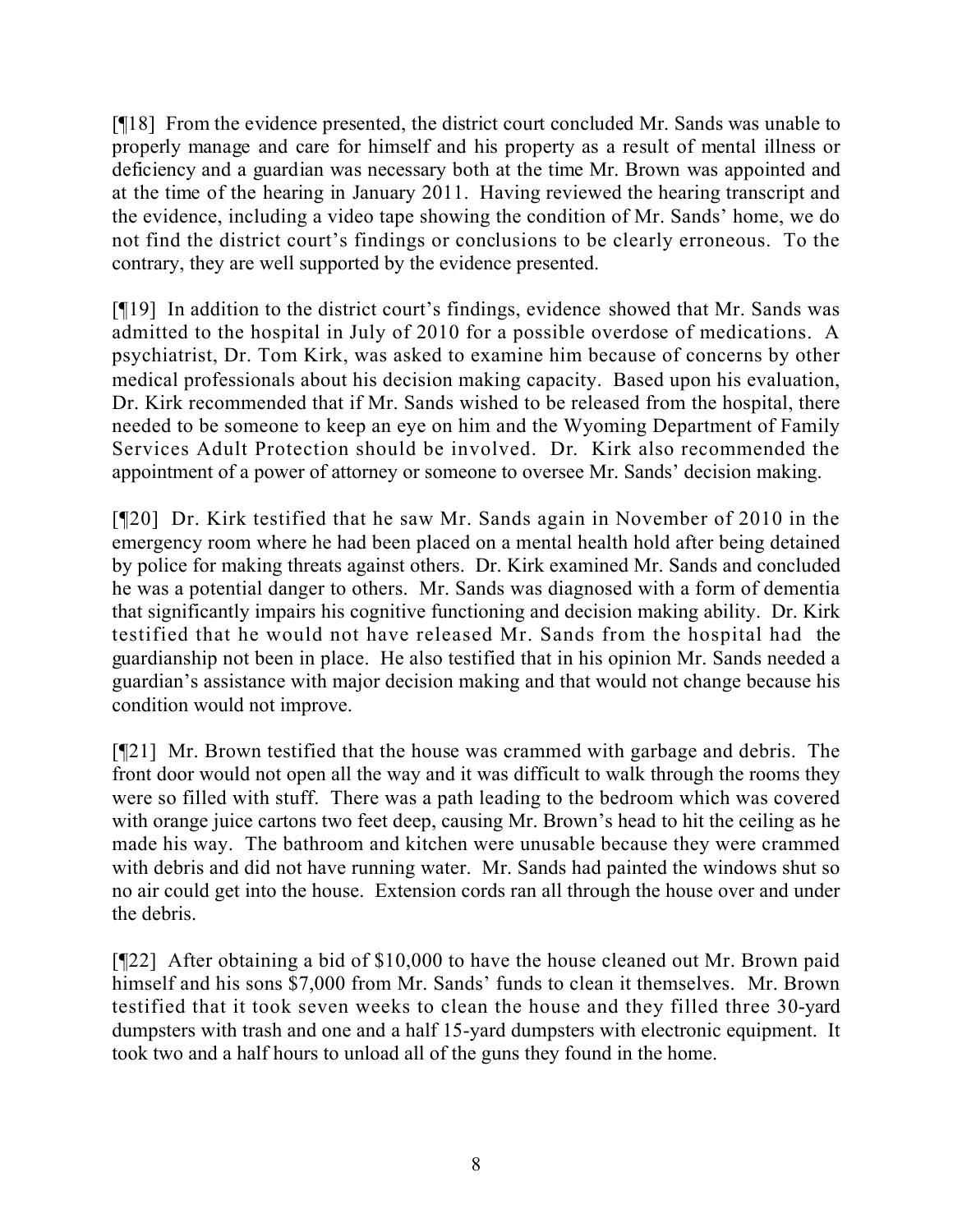[¶23] After the house was cleaned, Mr. Brown spent \$13,000 restoring the home to a habitable condition. Mr. Sands had done his own electrical work and Mr. Brown could not find an electrician willing to work on the home without first bringing it up to code. In addition to having the electrical system restored to a safe condition, Mr. Brown had the water and gas turned back on. He also had the house painted inside and out, the floors redone and the windows fixed so they could be opened.

[¶24] While the cleaning and restoration were being done, Mr. Brown arranged for Mr. Sands to live temporarily at Cheyenne Health Care and then at Pointe Frontier. The goal was to have him living in his home again by January 1, 2011. Mr. Sands moved back home on December 31, 2010.

[¶25] In addition to his testimony concerning the condition of Mr. Sands' home, Mr. Brown's testimony supported the district court's findings about Mr. Sands' financial decision making. At the same time he quit paying the \$15 per month charge for garbage collection and allowed the water to be shut off rather than pay to have the sewer leak fixed, Mr. Sands continued to pay \$200 per month for telephone service at a business that was no longer operating and did not actively address the alleged IRS error in seizing \$91,850 from his investment account. There is simply no question the evidence presented at the January 2011 hearing supported the district court's findings and decision to leave the guardianship in place.

# *2. Compliance with Statutory Requirements and Fiduciary Duties*

[¶26] Although stated differently, the real focus of Mr. Sands' argument in his second issue is on Mr. Brown and the actions he took or failed to take while serving as guardian. Mr. Sands contends, for example, that Mr. Brown failed to file the statutorily required inventory of his property, paid family members thousands of dollars to clean up his home and spent Mr. Sands' money for unnecessary improvements to the home.

[¶27] At the final hearing in this matter, Mr. Sands called Mr. Brown as a witness. Mr. Brown was questioned extensively by Mr. Sands' counsel and on cross-examination by his own counsel. After hearing his testimony, the district court stated:

> This Guardianship/Conservatorship involved a shocking case of hoarding. Mr. Sands had managed to create a completely unsanitary, unhealthy environment in which no human being could be expected to live.

[¶28] The district court summarized the evidence showing the condition of Mr. Sands' home and continued: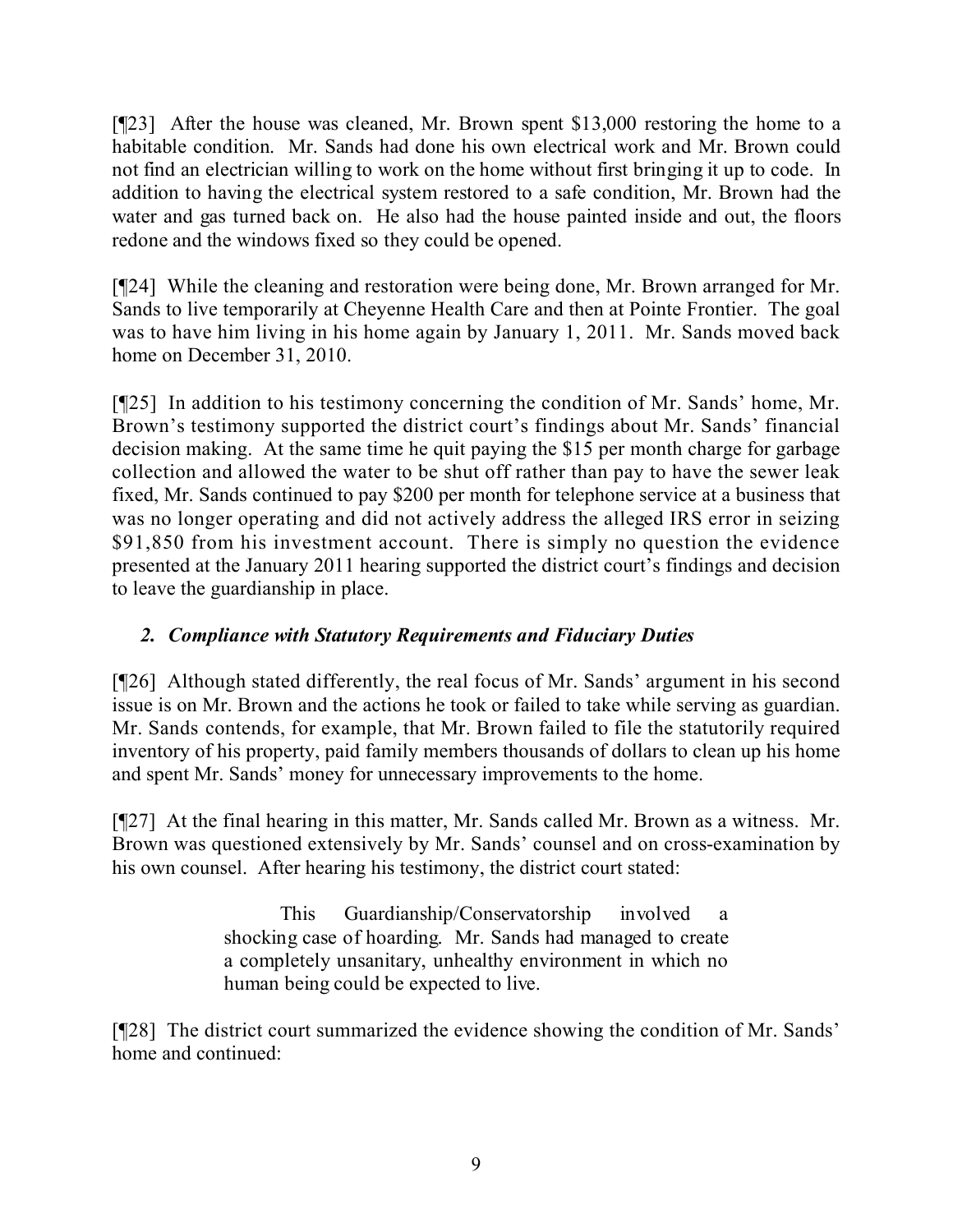And into that environment Mr. Brown undertook a task no one would want. It was a nightmare in terms of the property that had to be rehabilitated. And I appreciate that now there are family members here, and they've been helping Mr. Sands; but at the time nobody was there. . . . There was just one fellow who was willing to step up and try to do something, and that was Mr. Brown.

[¶29] The court then found:

- under "filthy, disgusting" conditions, Mr. Brown proceeded to try to make Mr. Sands' desire to stay in his home possible;

- Mr. Sands was unable to understand that maintaining property required spending money;

- Mr. Brown presented evidence that his family performed the work necessary to clean up the house at a price below what other contractors would have charged and Mr. Sands had not met his burden of proving otherwise;

although the initial inventory required by statute was not filed, through the course of the reporting process Mr. Brown provided the court with "extremely detailed" reports identifying the property that had value which substantially complied with the statute;

any financial harm Mr. Sands suffered as a result of the guardianship/conservatorship proceedings was due to his "inability to make a cost benefit analysis and the fact that he has enough money to hire attorneys to engage in legal proceedings which can in no way be in his best interest."

[¶30] Based upon all of the evidence presented over the course of these proceedings, the district court held that Mr. Brown substantially complied with the statutes and did not violate his fiduciary duties. Having carefully reviewed the record in its entirely, we conclude the district court's findings are fully consistent with the evidence and are not clearly erroneous or contrary to the great weight of the evidence.

# *3. Ruling on Mr. Sands' Complaint*

[¶31] In his final issue, Mr. Sands asserts the district court erred when it ruled on the issues alleged in his complaint at the final hearing when the only issue scheduled for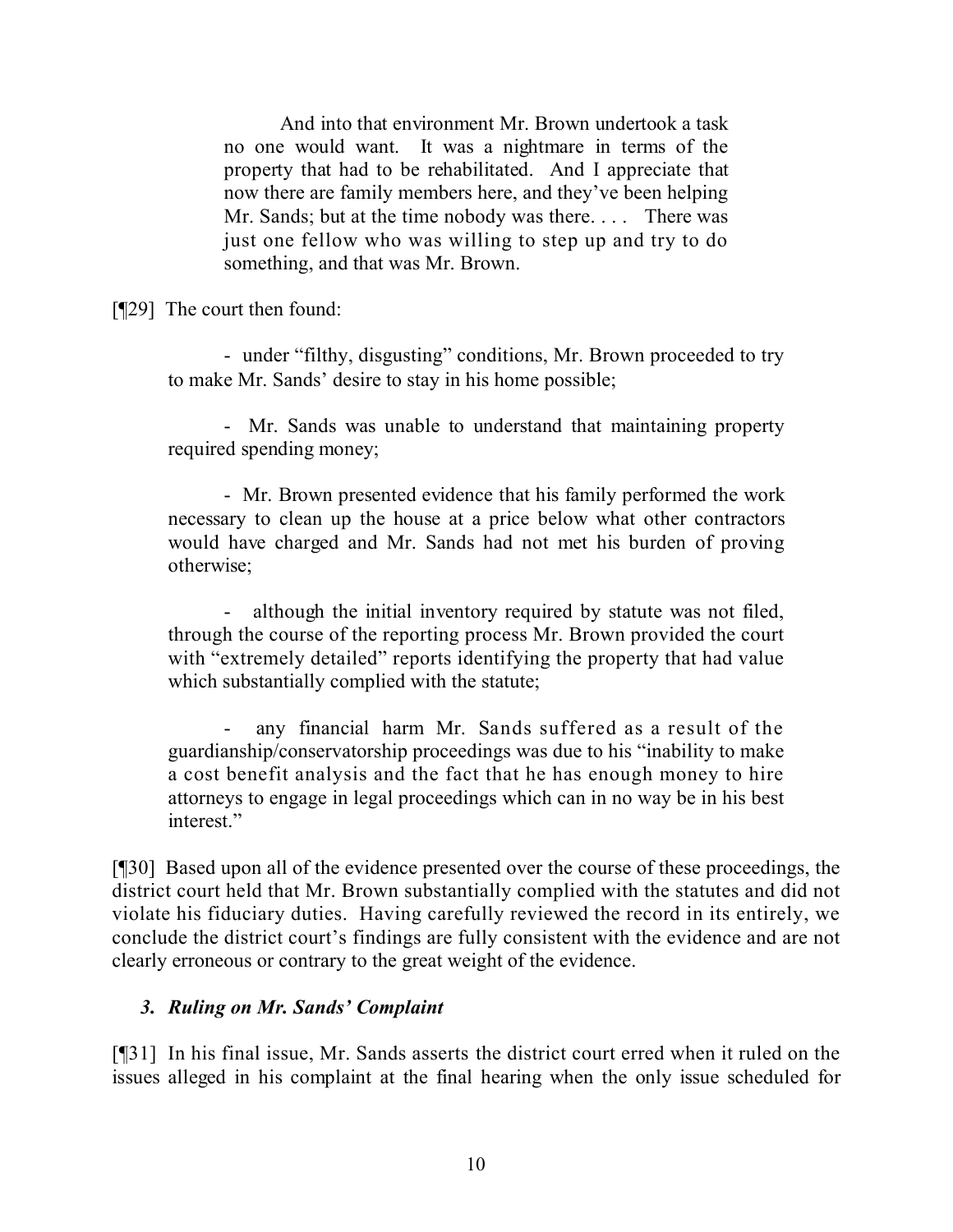consideration was Mr. Brown's motion for fees and costs. At the commencement of the hearing, the following exchange occurred:

> THE COURT: ... [W]e're here for a number of motions mostly related to closing . . . the Guardianship . . . Conservatorship, and complaint that was filed . . . I guess I'm at a loss as to who should begin under the circumstances. Do you have a suggestion?

> [MR. SANDS' COUNSEL]: I was wondering that. I think they should. The basis is  $\dots$  that they've  $\dots$ filed their motion for fees. We objected to those fees, and that's why we're here.

> THE COURT: I agree. Is there a challenge to the accounting?

> [MR. SANDS' COUNSEL]: There is a challenge to the accounting. There is a challenge to the fees. . . . I filed a request for this Court to just essentially go through the file and avoid the time and expense of having to be here today. That was in my request, for the Court to determine fees and costs and to finally terminate the Guardianship . . . without a hearing.

> Essentially, Your Honor, we've stated in our objection why we object. We put forth evidence within that motion there was being checks and so forth written by the Guardian .

. . .

The essence is that we have basically been deprived of the ability to do the check and balance because there was never the check, the check being the beginning inventory. That was never done. . . . [Mr. Brown's counsel] . . . said that preparation of the written inventory was impossible.

Well, it's required by statute. And unless the Court says it's impossible, it's not impossible. . . . we're kind of behind the eight ball when we say we contest the accounting. We have filed a complaint of missing property in the estate. It's hard to verify, . . . because there was never any inventory saying this is what is here to begin with. So that's another reason why we asked the Court to determine fees and costs without the time and expense of all of us being here today.

THE COURT: I don't know how that would work procedurally if there are fact issues. I think we have to have a hearing, unless you just want to waive it and have me, you know, decide it like that. If everybody stipulates to that, I could do so. But it doesn't seem fair to Mr. Brown. He ought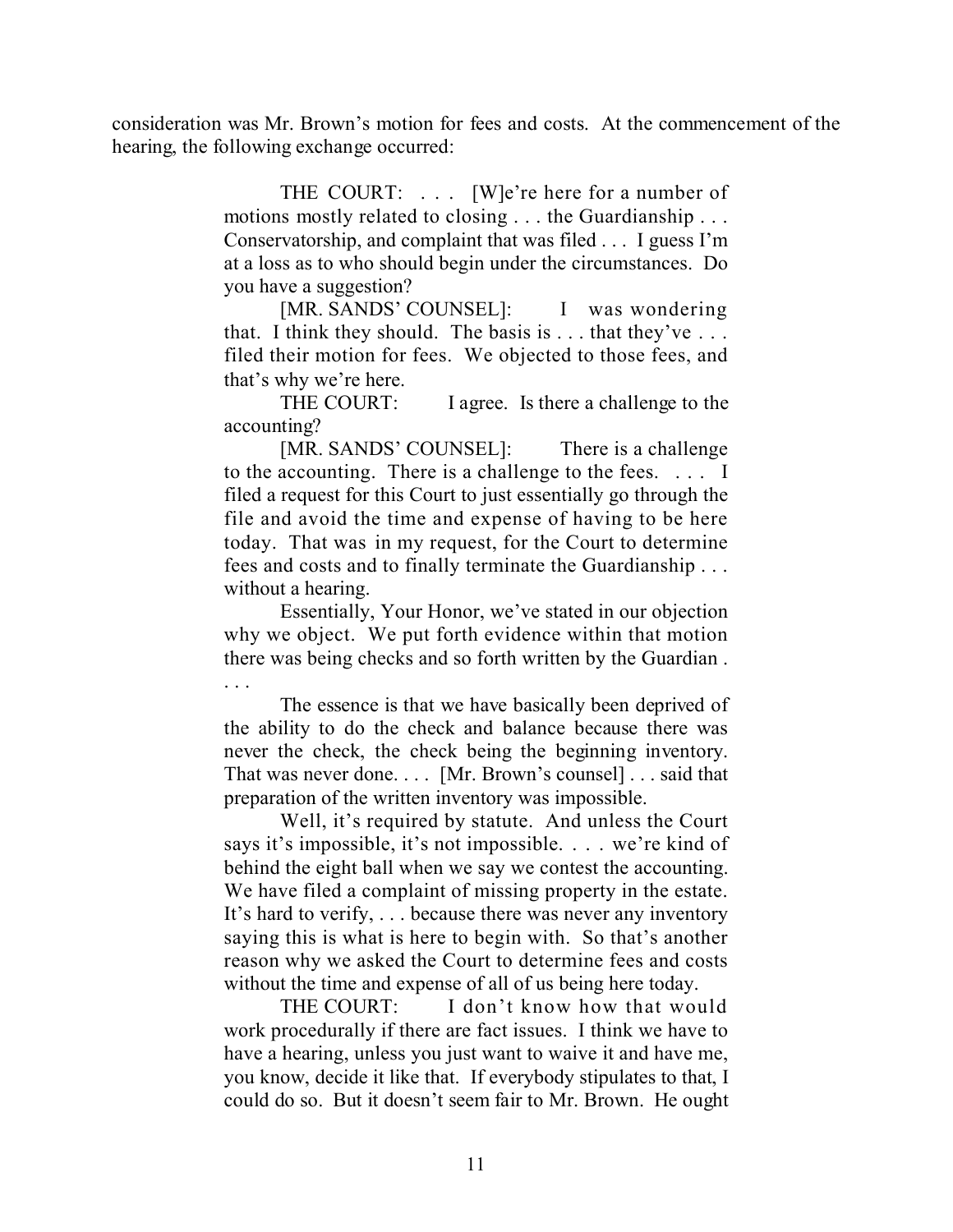to be able to present some evidence. He has been accused of some things, and he should have a chance to respond.

. . . . [MR. BROWN'S COUNSEL]: Your Honor, I just would like to get clarification. When [Mr. Sands' counsel] and I spoke on Friday, I was told that the only issue for today's hearing, according to Mr. Sands, would have been the . . . Guardian/Conservator fees and the attorney's fees. I understood from that conversation that it was no issue with the accounting that was being pursued; and even though there was a complaint against Mr. Brown filed on April 13<sup>th</sup> regarding missing property, I understood as well that that was not being pursued today.

So I guess I just want to be very clear about what the expectation is as to the evidence to be presented today.

THE COURT: Yeah. I'm a little confused.

[MR. SANDS' COUNSEL]: .... The fact is, this hearing is set to determine whether or not the Court approves or disapproves of the asserted fees and costs by Mr. Brown and [his counsel]. That's it.

And then once the Court makes the determination whether or not those fees and costs are approved, we are hoping that this estate, Guardianship/Conservatorship is closed; and then everything is behind us.

THE COURT: But the basis you claim for me not awarding those fees is that there was some misconduct on Mr. Brown's part. So it seems like somebody has to address that. If that's where you are – you're contesting the fees, and you're basing it on some kind of misconduct – maybe you ought to have to go first to prove that misconduct.

[MR. SANDS' COUNSEL]: I would be glad to go first.

[¶32] Mr. Sands' counsel proceeded to make an opening statement in which he indicated he would present evidence showing that Mr. Brown did not properly administer the estate and should not be awarded fees. He then called Mr. Brown as a witness and questioned him extensively about his actions and inactions while serving as Mr. Sands' guardian. He also called Mr. Sands' nephew who testified that he came to Cheyenne while Mr. Brown was working on Mr. Sands' house and Mr. Brown told him he was moving everything out of the house to get it ready to sell. Mr. Sands' counsel stated he had no further witnesses.

[¶33] At that point, the district court stated: